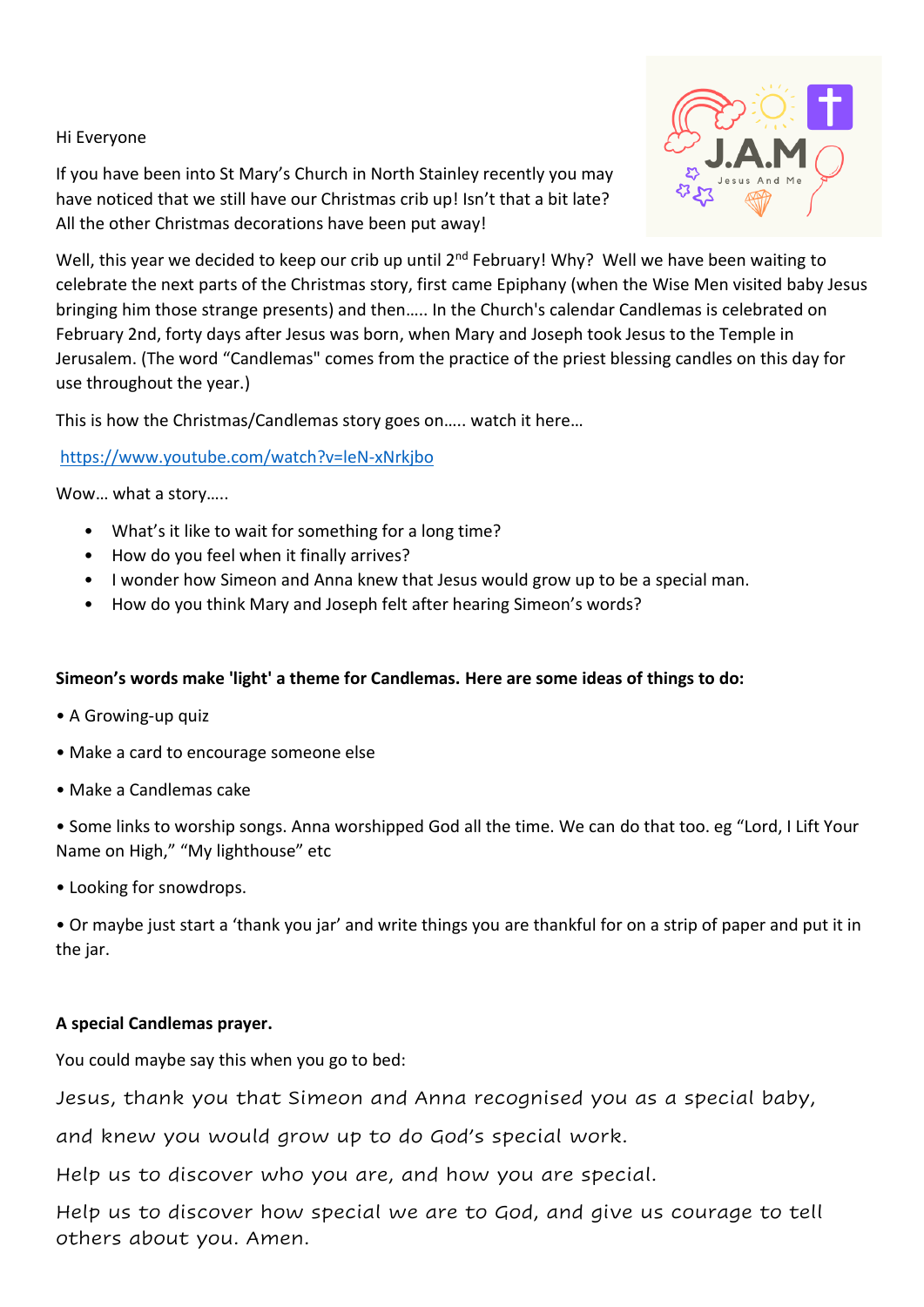# **A Growing up quiz:**

Try to answer the questions on your own.

- 1. I was born in…
- 2. When I was a baby, I…
- 3. When I was a toddler, I…
- 4. When I was in Year…
- 5. Now I am… years old, I can…
- 6. Next year, I would like to be able to…
- 7. When I grow up, I want to be…
- 8. When I am a grown-up, I hope that…

Share your answers with the adult(s) in your home. Talk together about growing up: what we are looking forward to and what we are not. Be honest.

# **Make an encouragement card** - a 'God bless you' card

Encourage others with a special message. You will need: coloured card, felt tips/pencils, stickers, sparkles, envelopes.

Simeon blessed baby Jesus. That means he prayed for God's blessing on him. We can pray for God's blessing on people, too. It could be for someone who needs God's love, his help or protection, or to feel God's presence.

- Think of someone for whom they would like to pray God's blessing.
- Make a card, saying 'God Bless You', and write a special message in the card.
- Give the card to the person and pray that God will bless them every day this week.

#### **Make a Quick and Simple Candlemas Candle Cake**

Ask an adult to buy some mini rolls (for small candles) or a jam and cream sponge roll (for a big candle). Placed it vertically on the plate.

Made up a fairly thick batch of icing...using icing sugar, butter and water and cover the cake.

Make a flame with some icing or a piece of fruit (use your imagination!)

Enjoy sharing the cake, and enjoy sharing the light of Christ.